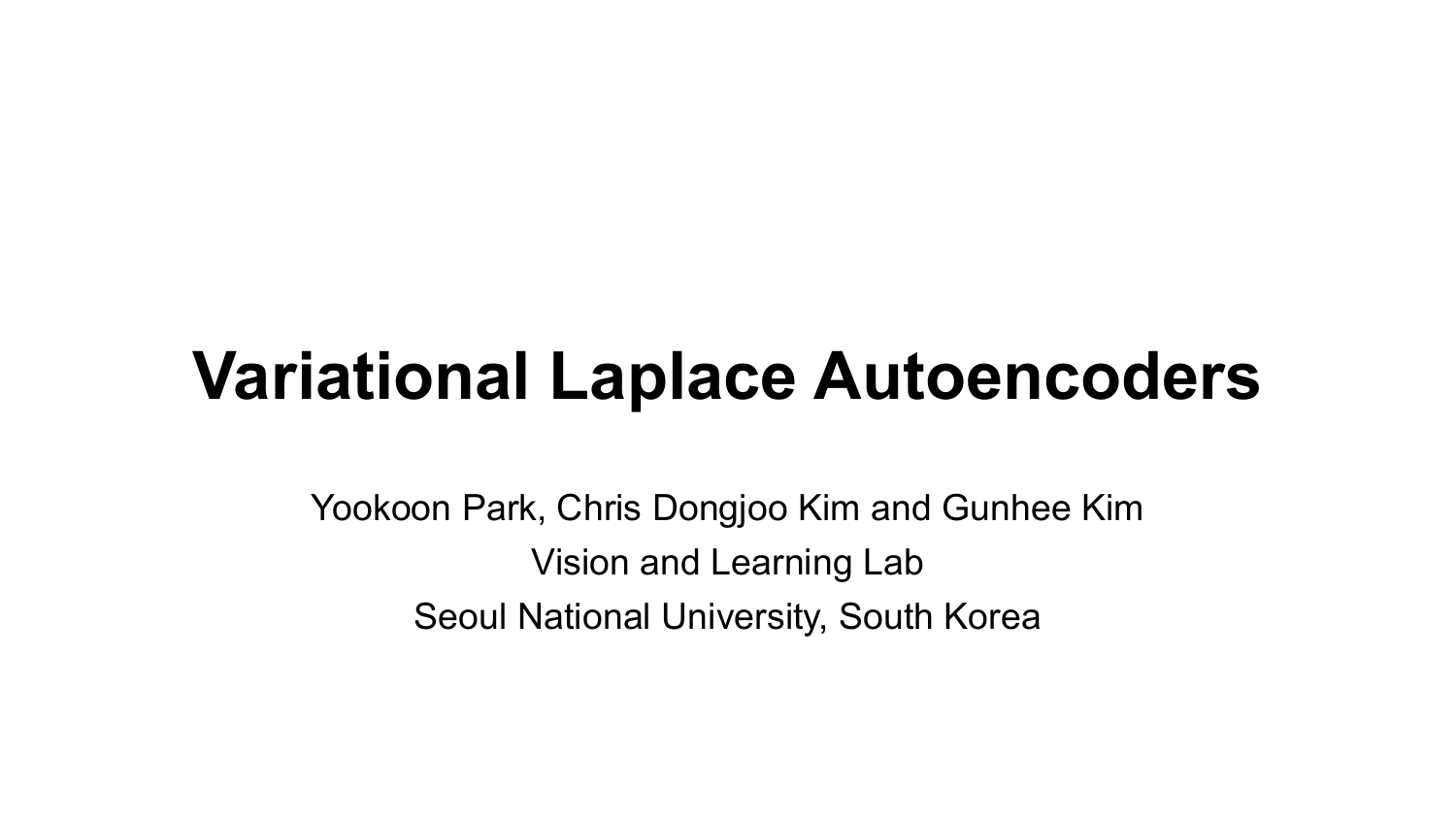# Introduction

- Variational Autoencoders
- Two Challenges of Amortized Variational Inference
- Contributions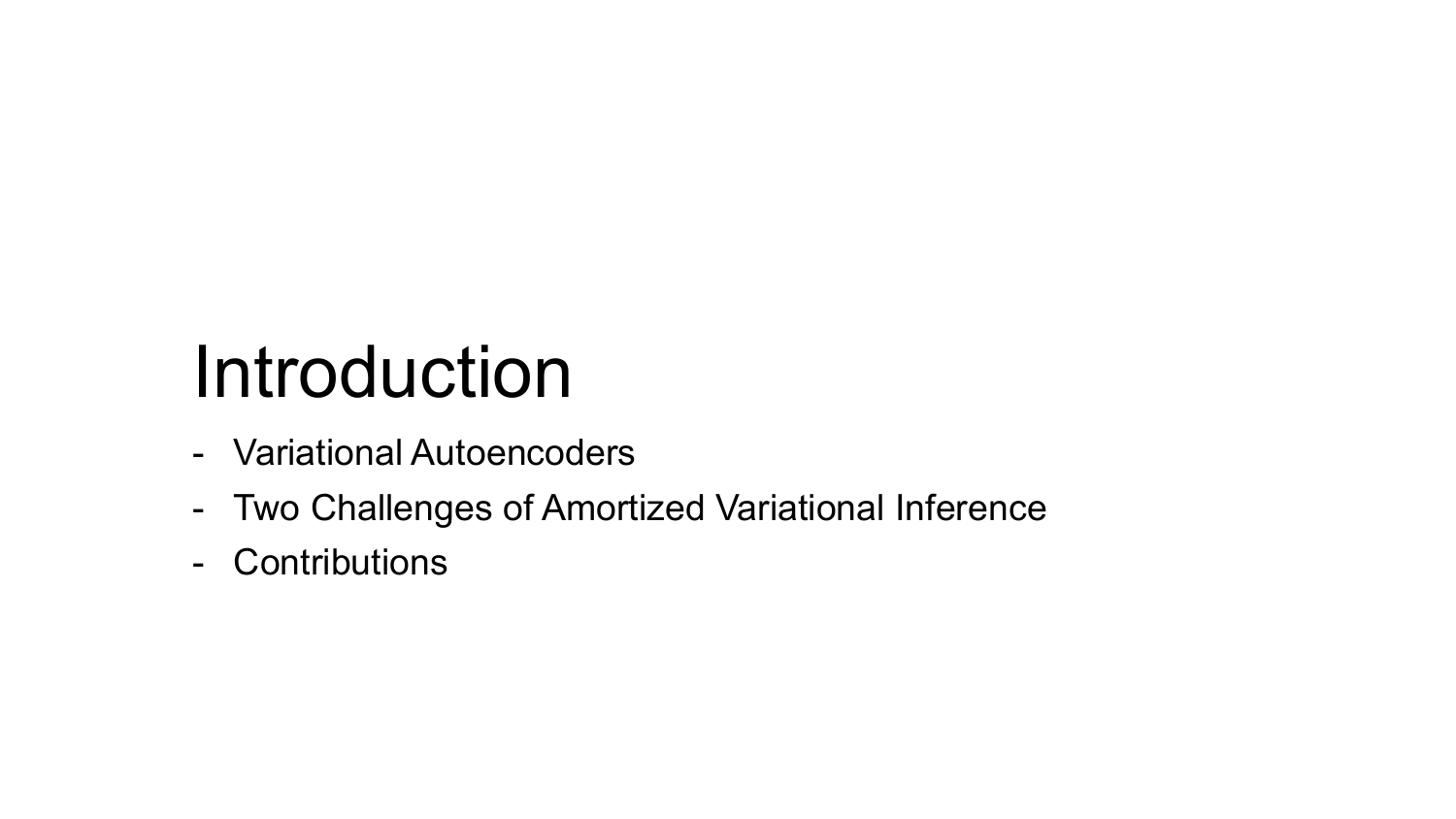# Variational Autoencoders (VAEs)

• Generative network  $\theta$ 

 $p_{\theta}(\mathbf{x}|\mathbf{z}) = \mathcal{N}(\mathbf{g}_{\theta}(\mathbf{z}), \sigma^2 \mathbf{I}), p(\mathbf{z}) = \mathcal{N}(\mathbf{0}, \mathbf{I})$ 

• Inference network  $\phi$ : **amortized inference** of  $p_{\theta}(\mathbf{z}|\mathbf{x})$ 

 $q_{\boldsymbol{\phi}}(\mathbf{z}|\mathbf{x}) = \mathcal{N}(\boldsymbol{\mu}_{\boldsymbol{\phi}}(\mathbf{x}), \text{diag}(\boldsymbol{\sigma}_{\boldsymbol{\phi}}^2(\mathbf{x})))$ 

• Networks jointly trained by maximizing the *Evidence Lower Bound (ELBO)*

$$
\mathcal{L}(\mathbf{x}) = \mathbb{E}_q[ \log p_\theta(\mathbf{x}, \mathbf{z}) - \log q_\phi(\mathbf{z}|\mathbf{x}) ] = \log p_\theta(\mathbf{x}) - D_{KL}(q_\phi(\mathbf{z}|\mathbf{x}) \parallel p_\theta(\mathbf{z}|\mathbf{x}))
$$
  
\n
$$
\leq \log p_\theta(\mathbf{x})
$$

Kingma, D. P. and Welling, M. Auto-encoding variational bayes. In *ICLR*, 2014.

Rezende, D. J., Mohamed, S., and Wierstra, D. Stochastic backpropagation and approximate inference in deep generative models. In *ICML*, 2014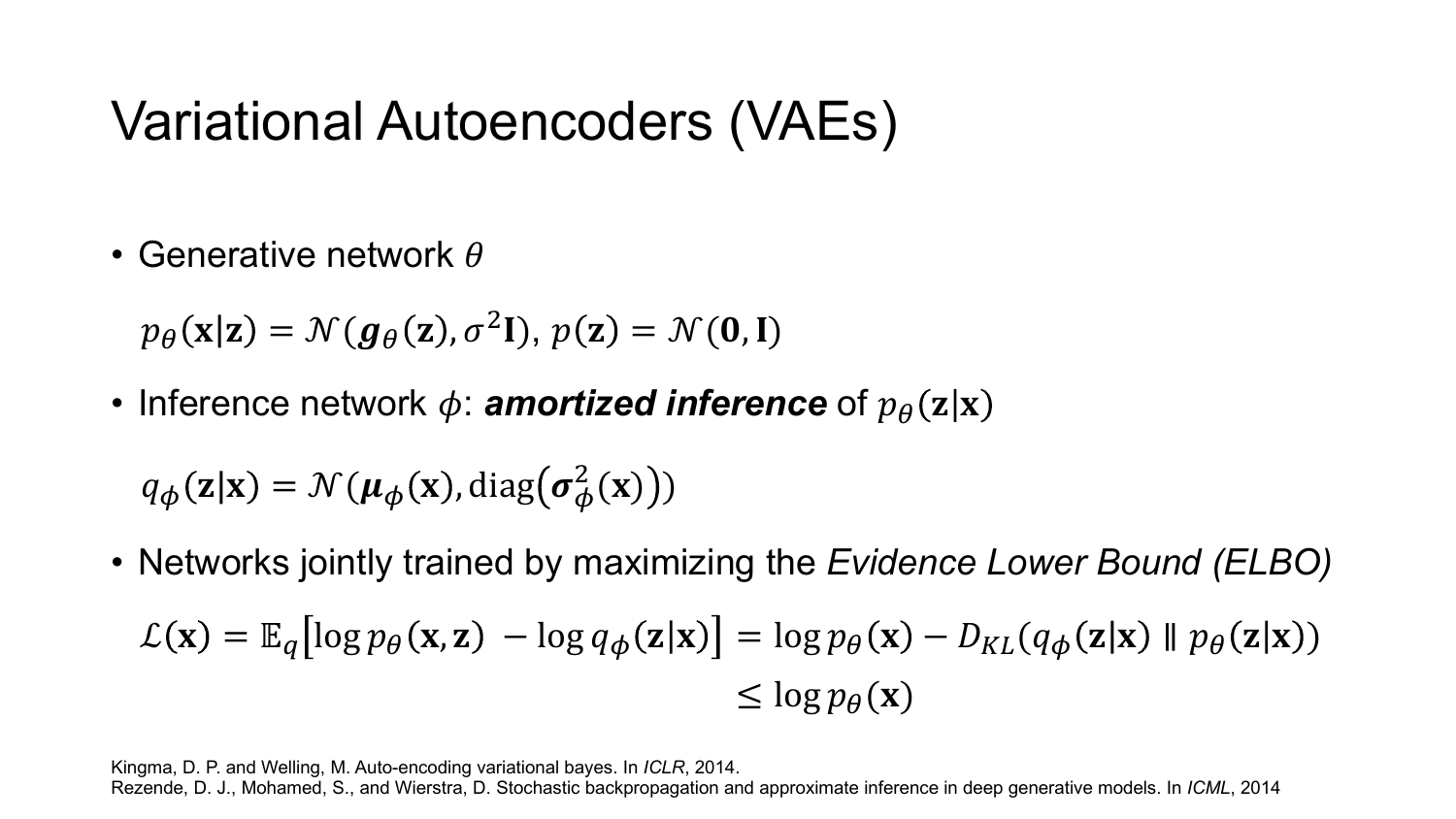# Two Challenges of Amortized Variational Inference

- 1. Enhancing the *expressiveness* of  $q_{\phi}(z|x)$ 
	- The full-factorized assumption is restrictive to capture complex posteriors
	- E.g. normalizing flows (Rezende & Mohamed, 2015; Kingma et al., 2016)
- 2. Reducing the *amortization error* of  $q_{\phi}(z|x)$ 
	- The error due to the inaccuracy of the inference network
	- E.g. gradient-based refinements of  $q_{\phi}(z|x)$  (Kim et al, 2018; Marino et al., 2018; Krishnan et al. 2018)

Rezende, D. J. and Mohamed, S. Variational inference with normalizing flows. In *ICML*, 2015. Kingma, D. P., Salimans, T., Jozefowicz, R., Chen, X., Sutskever, I., and Welling, M. Improved variational inference with inverse autoregressive flow. In *NeurIPS*, 2016. Kim, Y., Wiseman, S., Millter, A. C., Sontag, D., and Rush, A. M. Semi-amortized variational autoencoders. In *ICML*, 2018. Marino, J., Yisong, Y., and Mandt, S. Iterative amortized inference. In *ICML*, 2018. Krishnan, R. G., Liang, D., and Hoffman, M. D. On the challenges of learning with inference networks on sparse high-dimensional data. In *AISTAT*, 2018.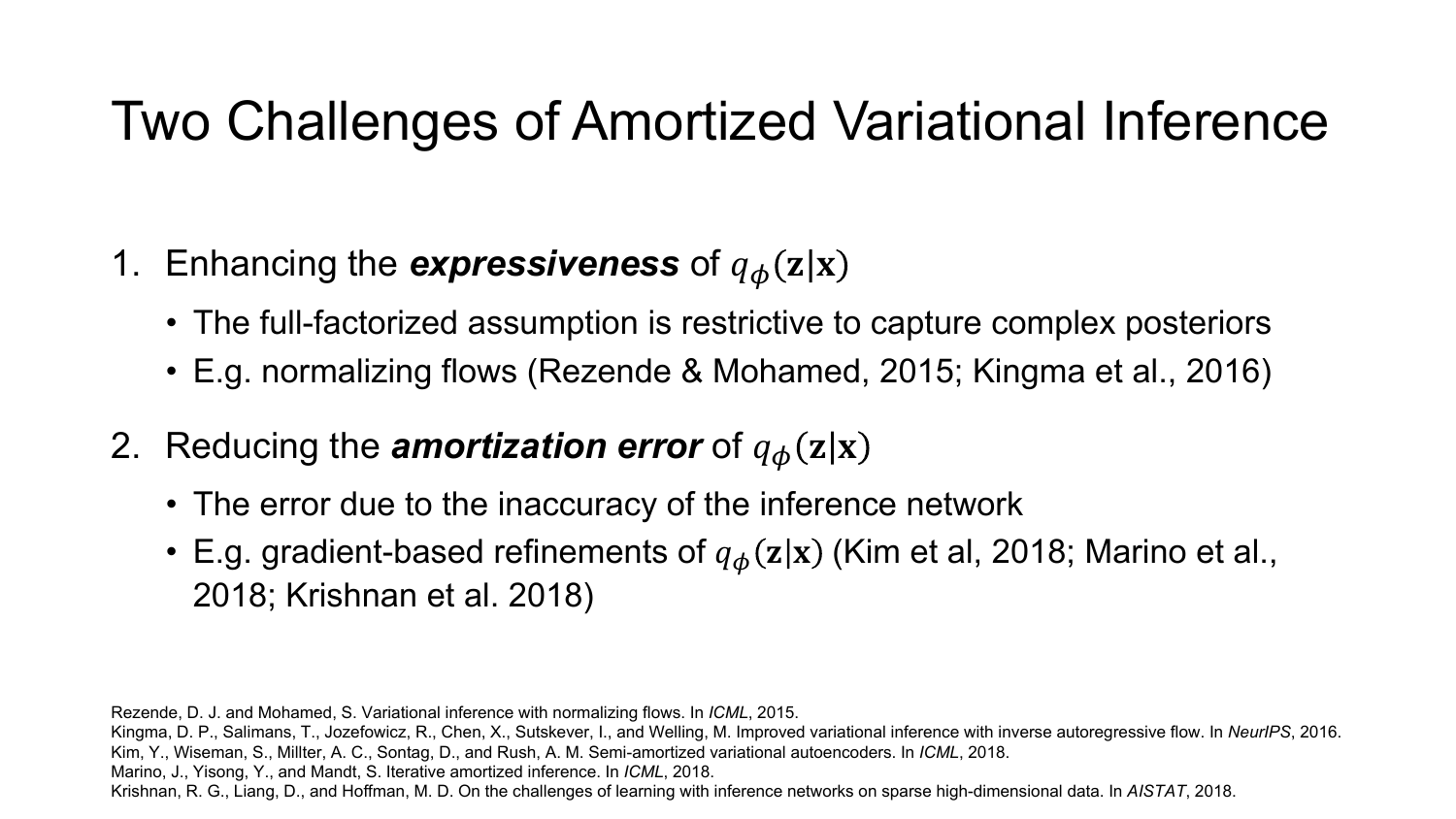# **Contributions**

- The *Laplace approximation* of the posterior to improve the training of latent deep generative models with:
	- 1. Enhanced **expressiveness** of full-covariance Gaussian posterior
	- 2. Reduced **amortization error** due to direct covariance computation from the generative network behavior
- A novel posterior inference exploiting local linearity of ReLU networks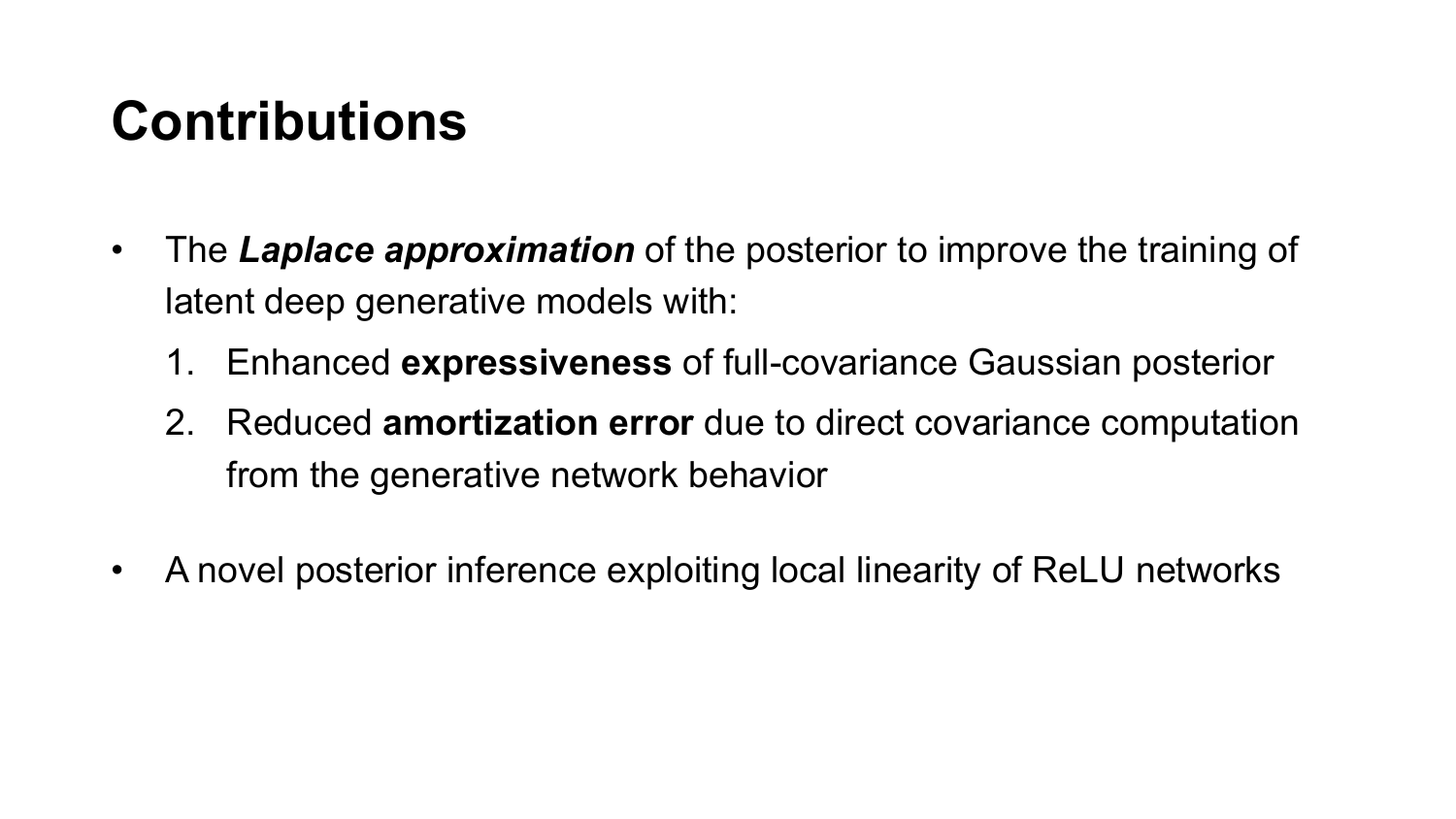# Approach

- Posterior Inference using Local Linear Approximations
- Generalization: Variational Laplace Autoencoders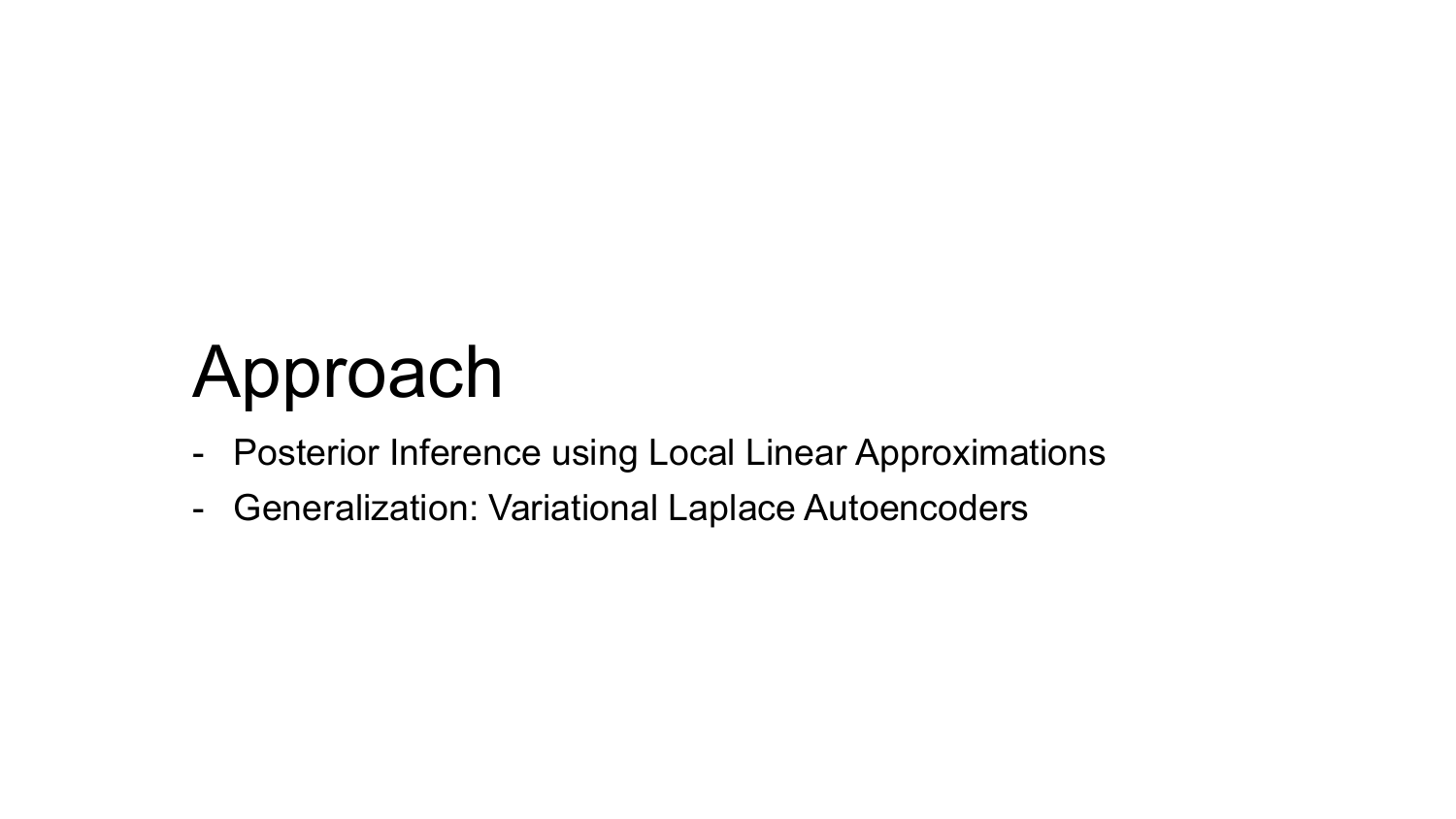# Observation 1: Probabilistic PCA

• A linear Gaussian model (Tipping & Bishop, 1999)

> $p(\mathbf{z}) = \mathcal{N}(\mathbf{0}, \mathbf{I})$  $p_{\theta}(\mathbf{x}|\mathbf{z}) = \mathcal{N}(\mathbf{W}\mathbf{z} + \mathbf{b}, \sigma^2 \mathbf{I})$

• The posterior distribution is *exactly*

$$
p_{\theta}(\mathbf{z}|\mathbf{x}) = \mathcal{N}\left(\frac{1}{\sigma^2} \mathbf{\Sigma} \mathbf{W}^{\mathsf{T}}(\mathbf{x} - \mathbf{b}), \mathbf{\Sigma}\right)
$$
  
where  $\mathbf{\Sigma} = \left(\frac{1}{\sigma^2} \mathbf{W}^{\mathsf{T}} \mathbf{W} + \mathbf{I}\right)^{-1}$ 



**Toy example**. 1-dim pPCA on 2-dim data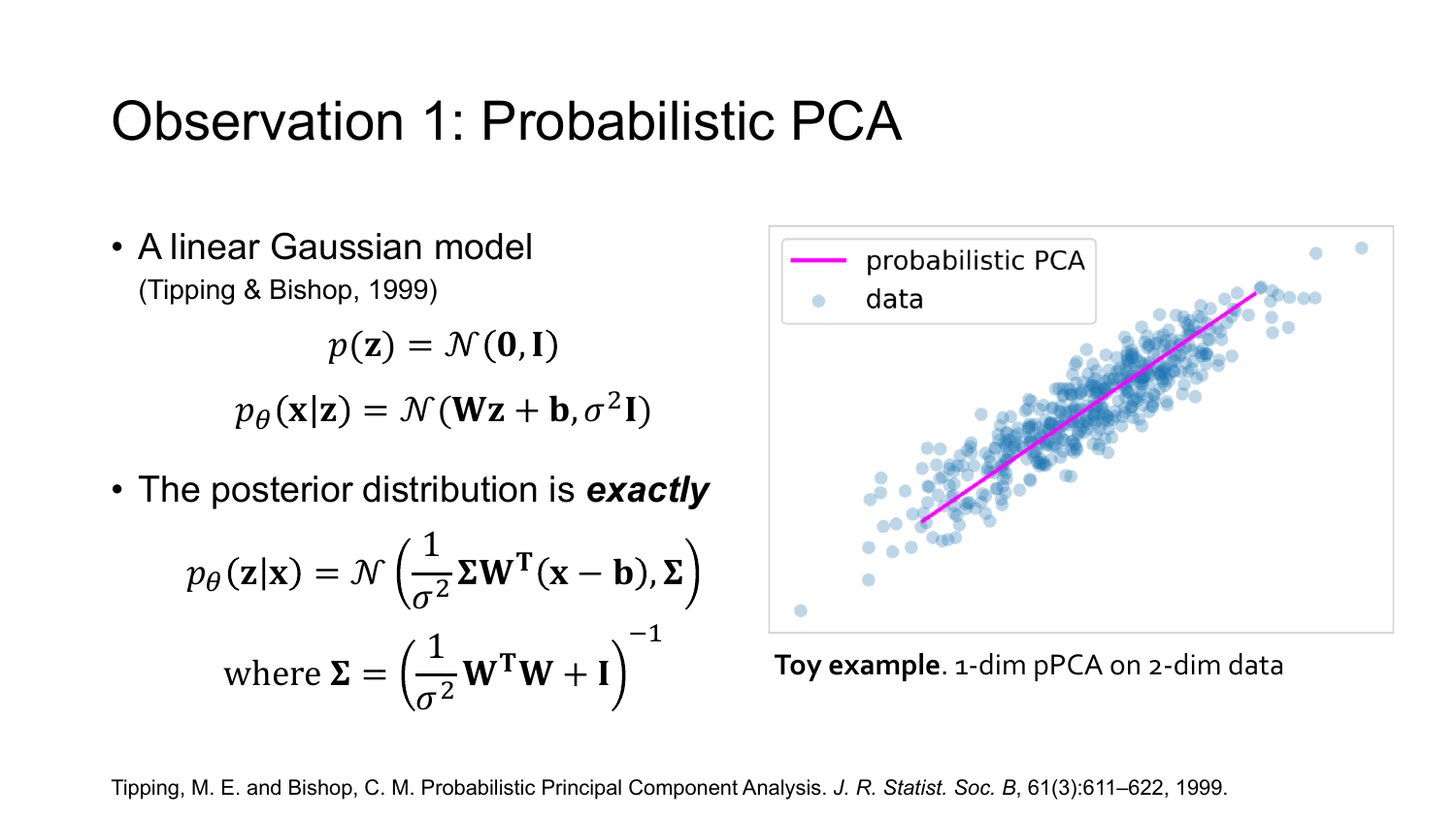### Observation 2: Piece-wise Linear ReLU Networks

• ReLU networks are *piece-wise linear* (Pascanu et al., 2014; Montufar et al., 2014)

 $g_{\theta}(\mathbf{z}) \approx \mathbf{W}_{\mathbf{z}} \mathbf{z} + \mathbf{b}_{\mathbf{z}}$ 

• Locally equivalent to *probabilistic PCA*

 $p_{\theta}(\mathbf{x}|\mathbf{z}) \approx \mathcal{N}(\mathbf{W}_{\mathbf{z}} \mathbf{z} + \mathbf{b}_{\mathbf{z}}, \sigma^2 \mathbf{I})$ 



**Toy example**. 1-dim ReLUVAE on 2-dim data

Pascanu, R., Montufar, G., and Bengio, Y. On the number of response regions of deep feedforward networks with piecewise linear activations. In *ICLR*, 2014. Montufar, G., Pascanu, R., Cho, K., and Bengio, Y. On the number of linear regions of deep neural networks. In *NeurIPS*, 2014.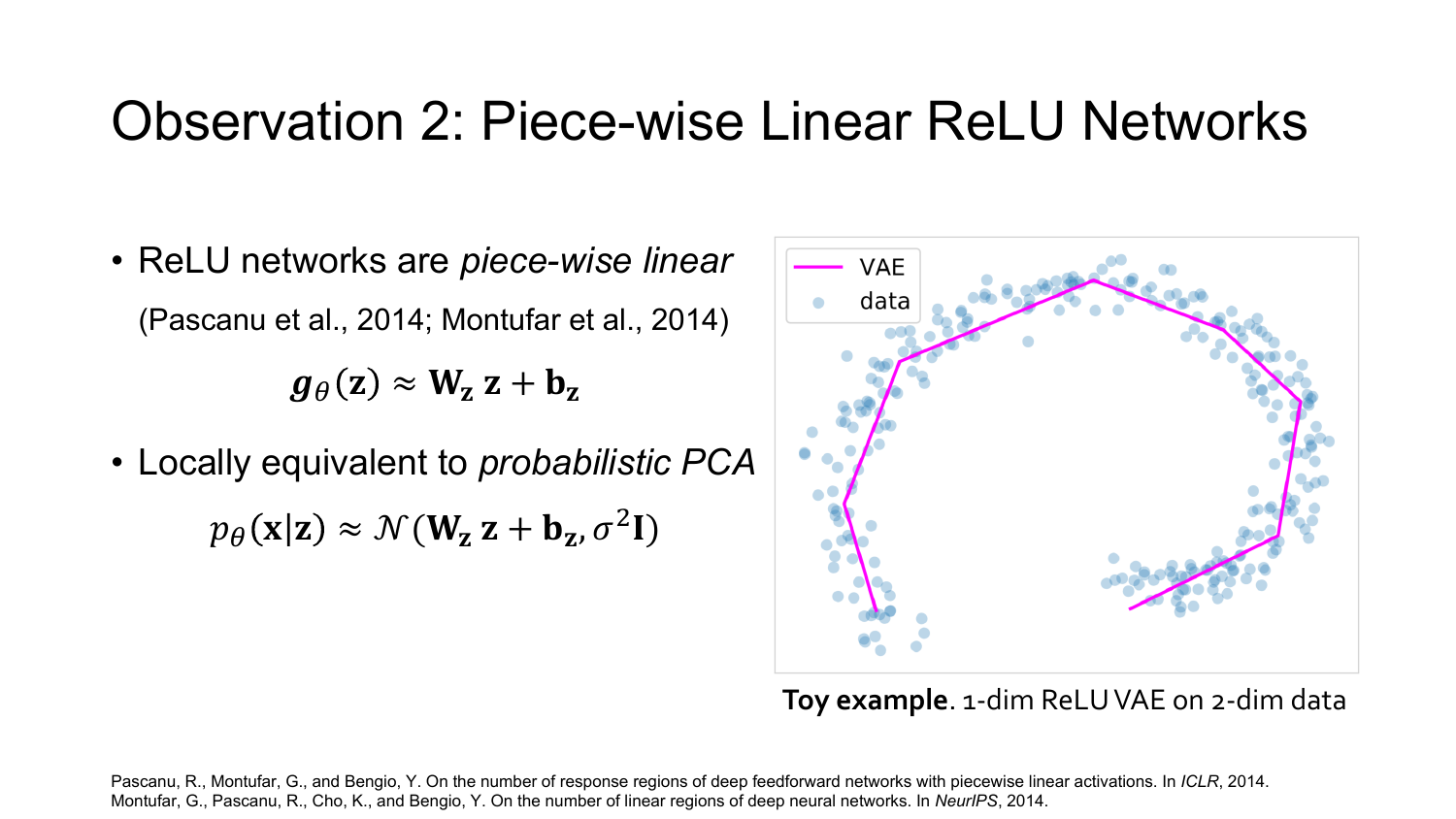Posterior Inference using Local Linear Approximations



*Posterior approximation based on the local linearity*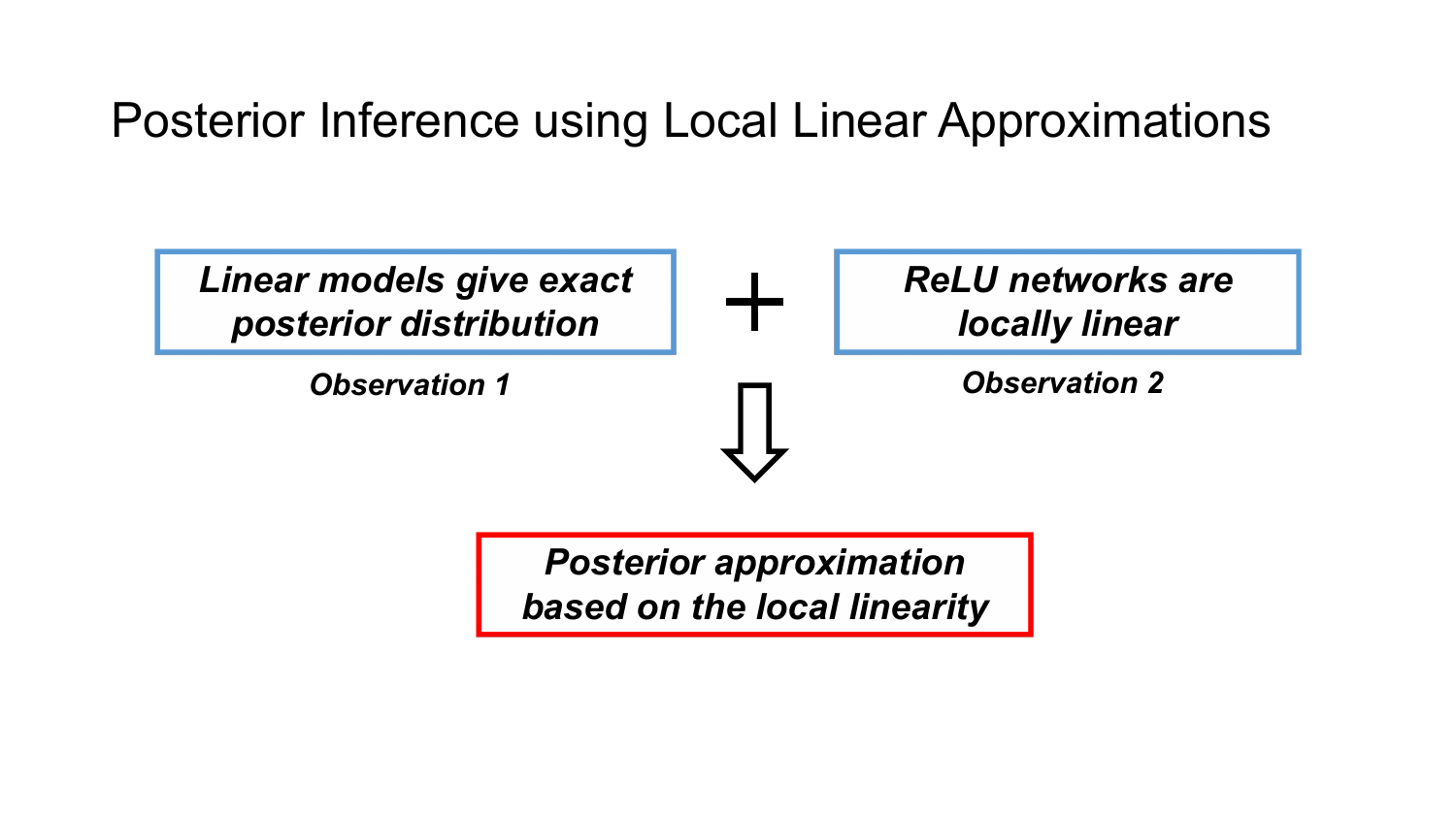#### Posterior Inference using Local Linear Approximations

- 1. Iteratively find the *posterior mode*  where the density is concentrated
	- Solve under the linear assumption  $g_{\theta}(\mu_t) \approx W_t \mu_t + b_t$

$$
\mu_{t+1} = \frac{1}{\sigma^2} \left( \frac{1}{\sigma^2} \mathbf{W}_t^{\mathsf{T}} \mathbf{W}_t + \mathbf{I} \right)^{-1} \mathbf{W}_t^{\mathsf{T}} (\mathbf{x} - \mathbf{b})
$$

- Repeat for T steps
- 2. Posterior approximation using  $p_{\theta}(\mathbf{x}|\mathbf{z}) \approx \mathcal{N}(\mathbf{W}_{\mu} \mathbf{z} + \mathbf{b}_{\mu}, \sigma^2 \mathbf{I})$  $q(\mathbf{z}|\mathbf{x}) = \mathcal{N}(\boldsymbol{\mu}, \boldsymbol{\Sigma})$ , where  $\boldsymbol{\Sigma} =$ 1  $\frac{1}{\sigma^2} W_\mu^T W_\mu + I$  $-1$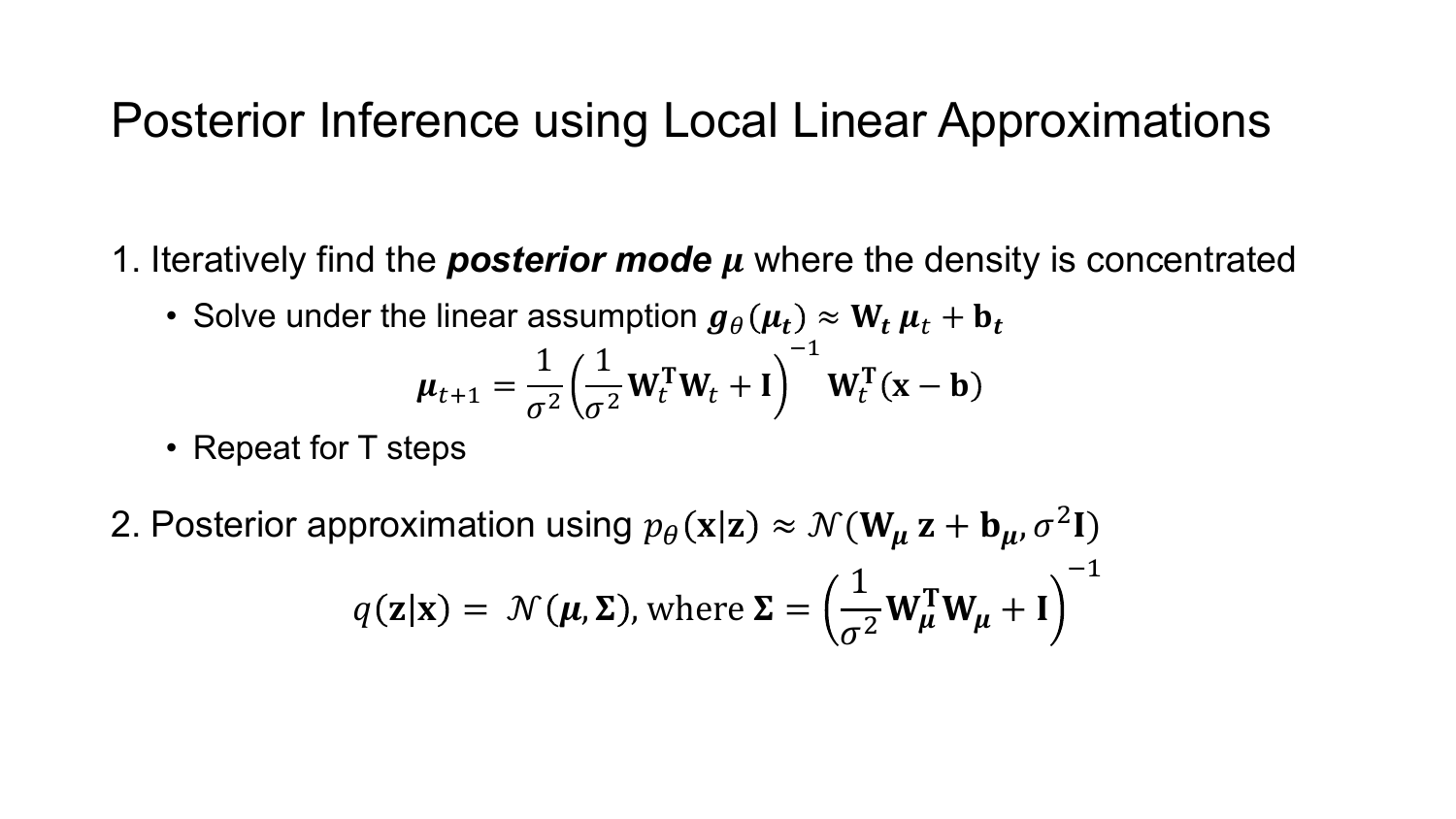### Generalization: Variational Laplace Autoencoders

- 1. Find the posterior mode s.t.  $\nabla_{z} \log p(x, z)|_{z=u} = 0$ 
	- Initialize  $\mu_0$  using the inference network
	- Iteratively refine  $\mu_t$  (e.g. use gradient-descent)

2. The *Laplace approximation* defines the posterior as:

$$
q(\mathbf{z}|\mathbf{x}) = \mathcal{N}(\boldsymbol{\mu}, \boldsymbol{\Sigma})
$$
, where  $\boldsymbol{\Sigma}^{-1} = \boldsymbol{\Lambda} = -\nabla_{\mathbf{z}}^2 \log p(\mathbf{x}, \mathbf{z})|_{\mathbf{z} = \boldsymbol{\mu}}$ 

3. Evaluate the ELBO using  $q(\mathbf{z}|\mathbf{x})$  and train the model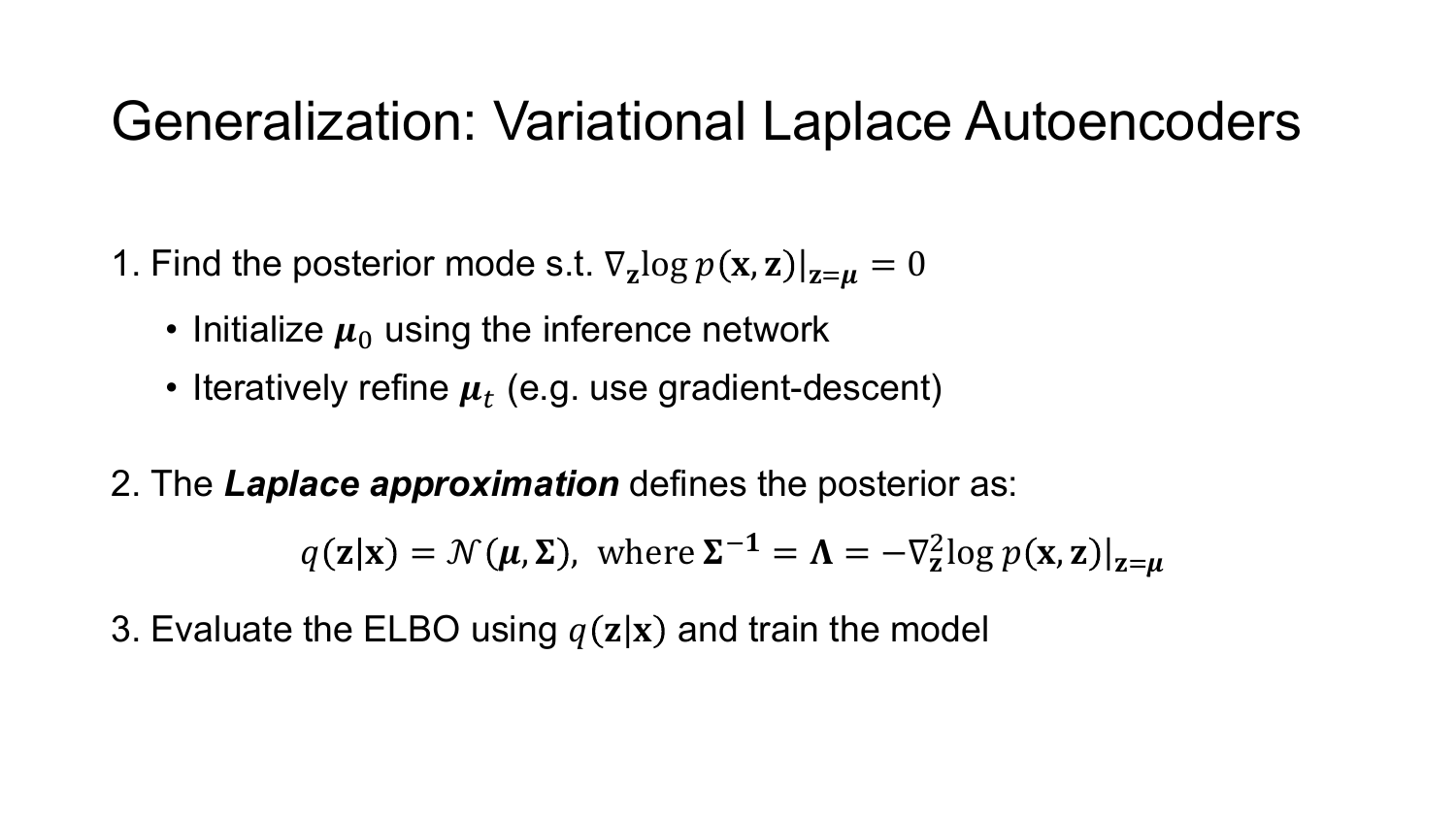# Results

- Posterior Covariance
- Log-likelihood Results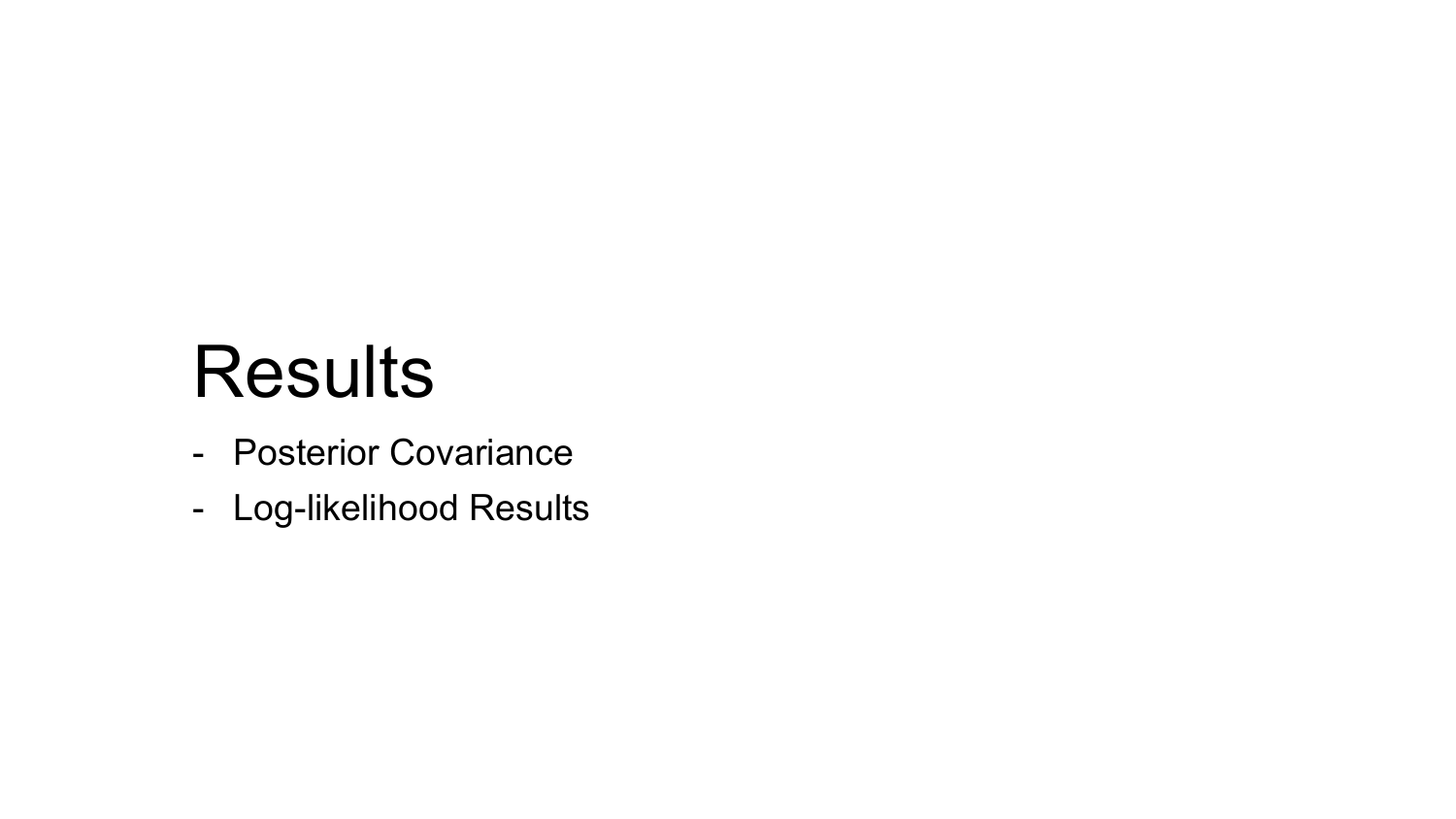# **Experiments**

- Image datasets: MNIST, OMNIGLOT, Fashion MNIST, SVHN, CIFAR10
- Baselines
	- VAE
	- Semi-Amortized (SA) VAE (Kim et al, 2018)
	- VAE + Householder Flows (HF) (Tomczak & Welling, 2016)
	- Variational Laplace Autoencoder (VLAE)
- T=1, 2, 4, 8 (number of iterative updates or flows)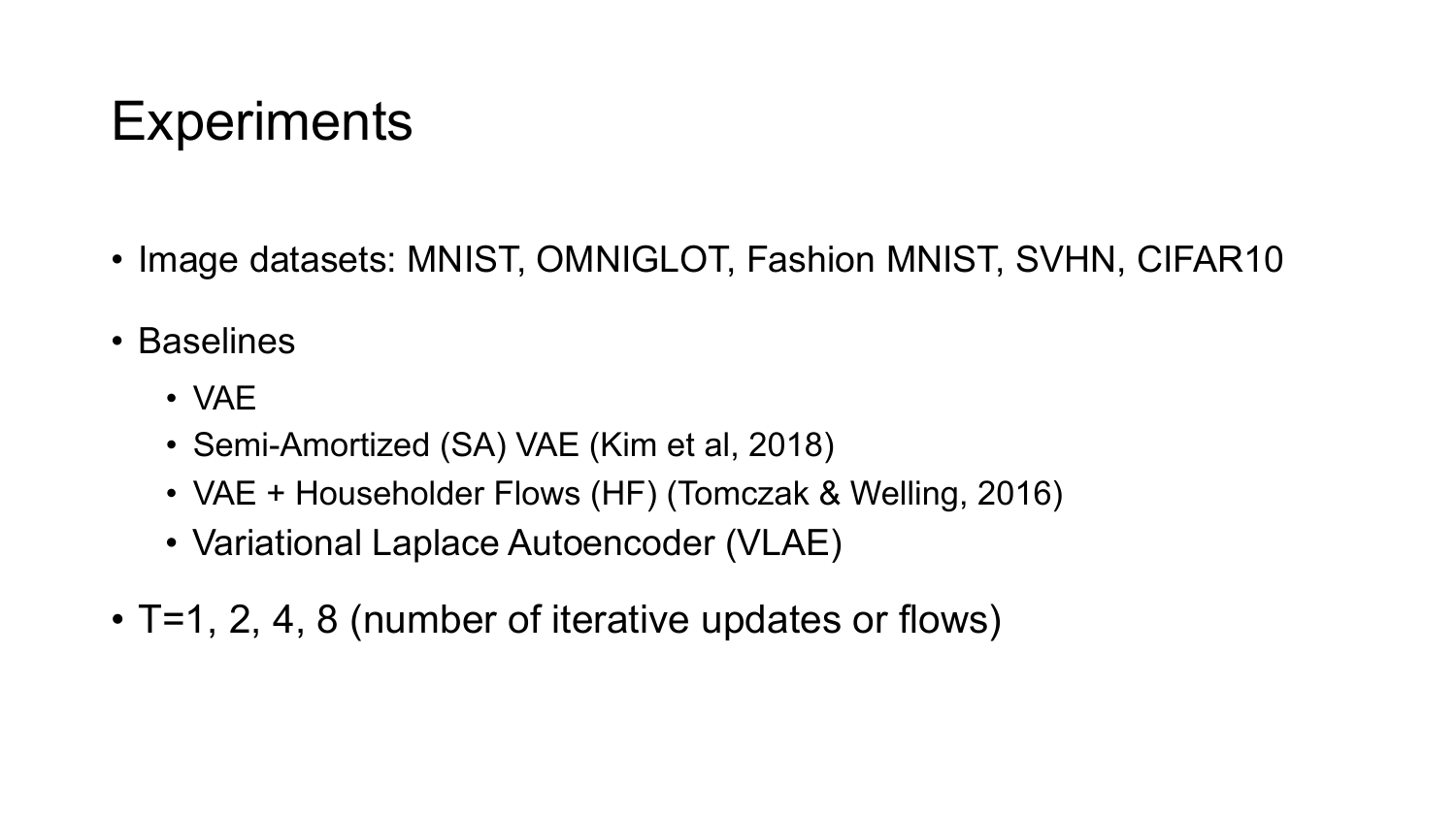### Posterior Covariance Matrices

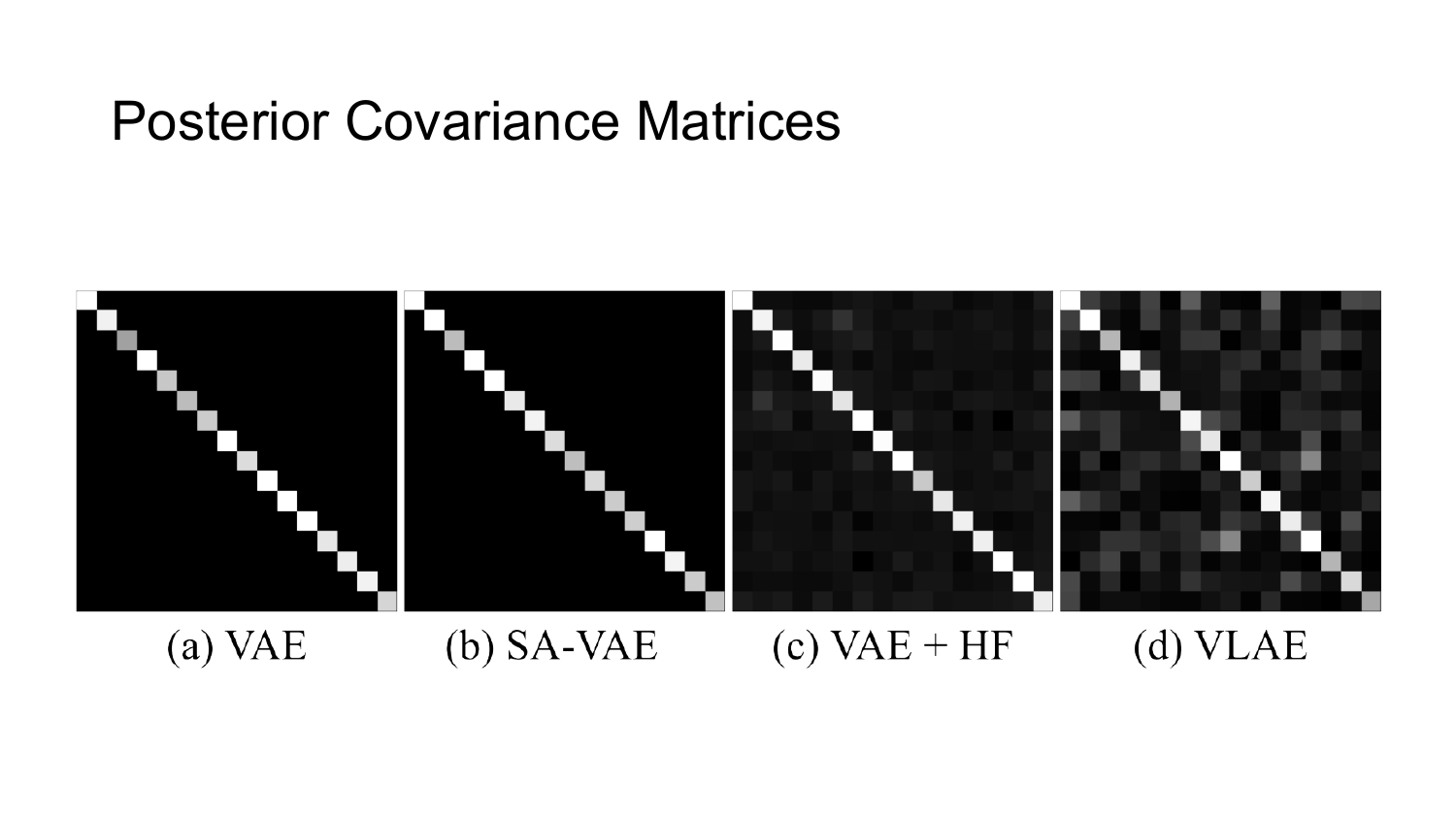### Log-likelihood Results on CIFAR10